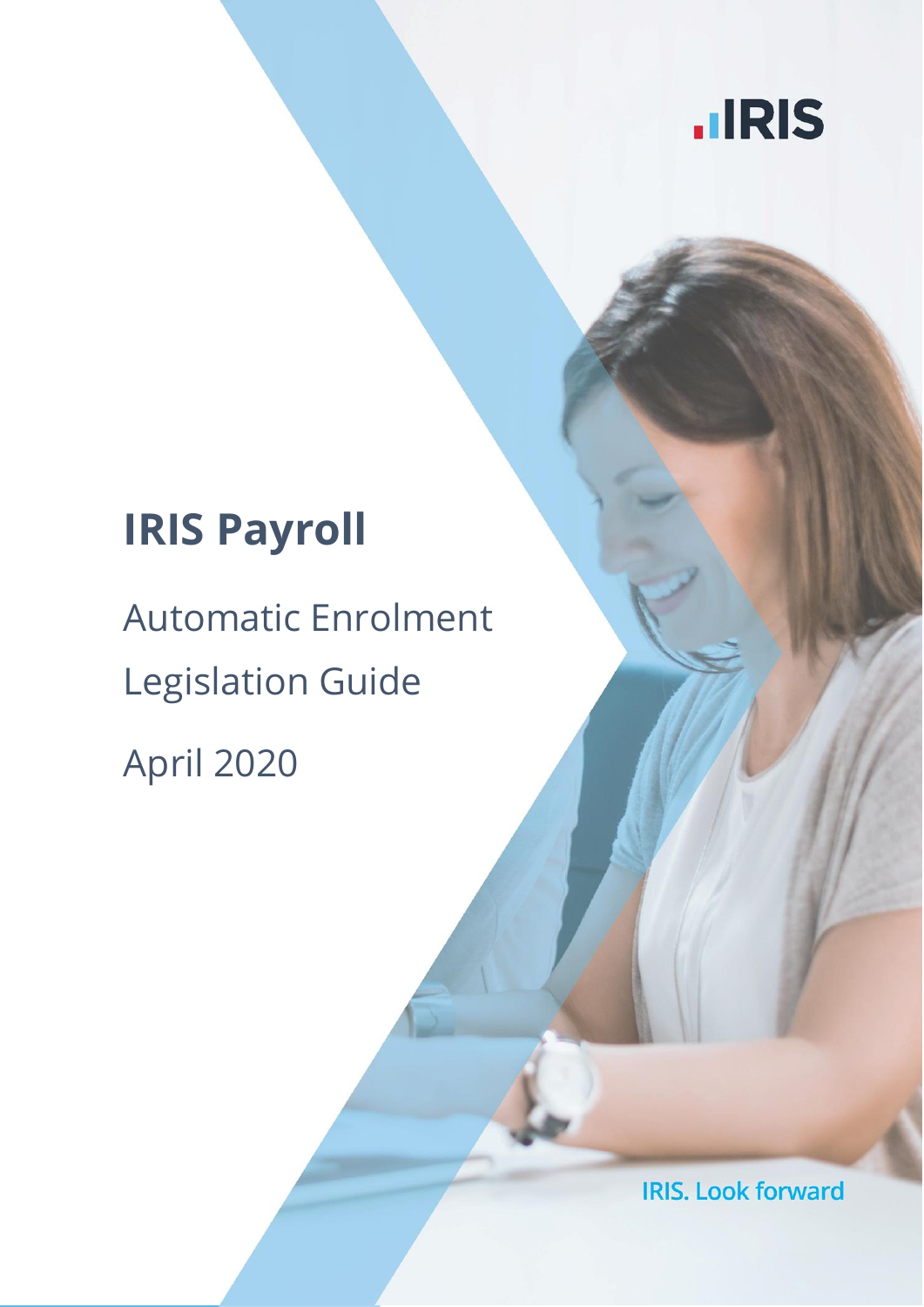## **Contents**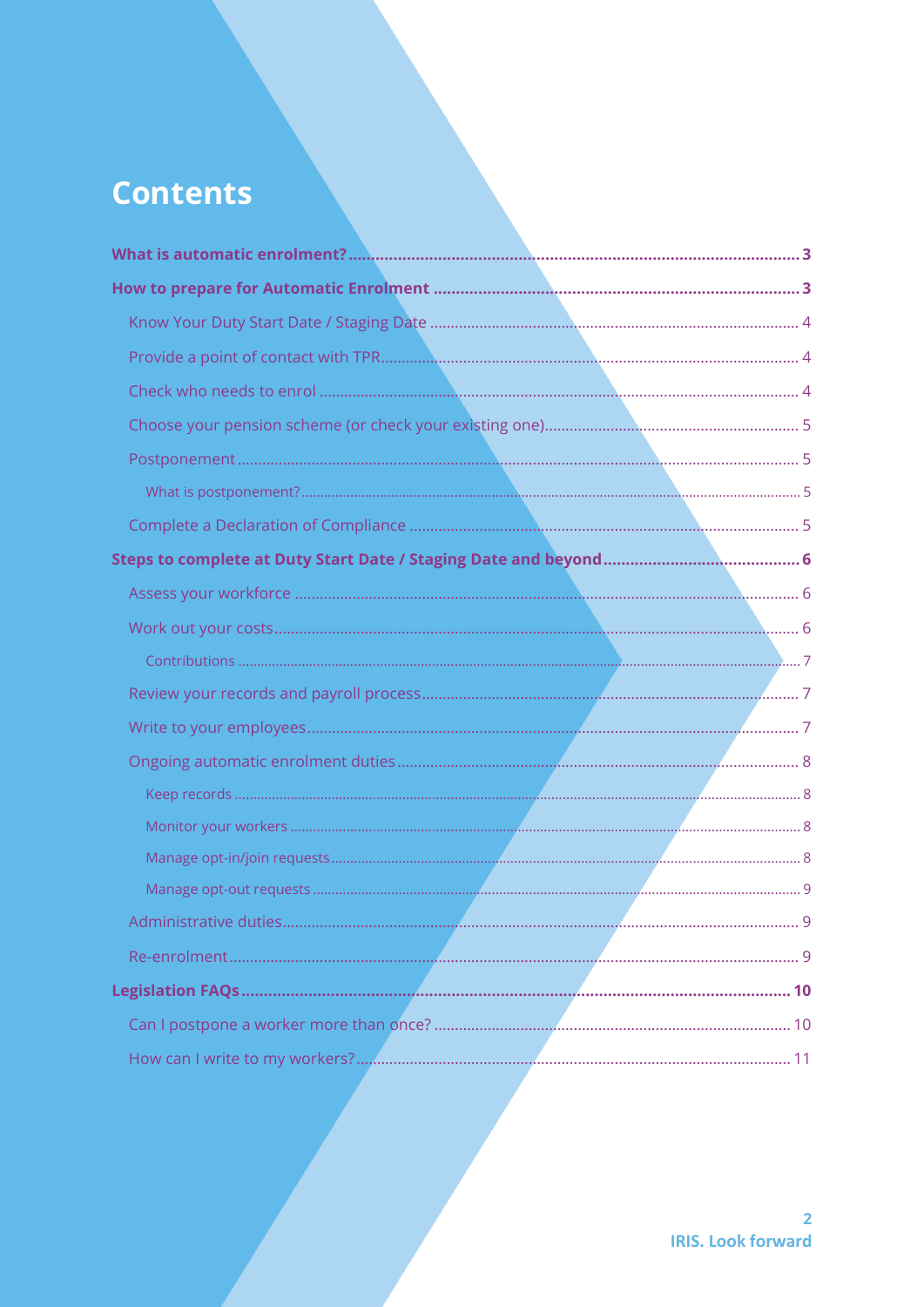## <span id="page-2-0"></span>**What is automatic enrolment?**

Workplace pension law has changed. There are new duties for every employer with at least one worker. **[The Pensions Regulator](http://www.thepensionsregulator.gov.uk/employers/your-step-by-step-guide-to-automatic-enrolment.aspx)** say these duties include enrolling workers, who are eligible, into a workplace pension scheme and contributing to it on their behalf.

Automatic Enrolment means your workers don't need to do anything to be enrolled into your pension scheme. As an employer, you still have steps to complete such as:

- Making sure your eligible workers are enrolled into the pension scheme
- If you have an existing pension scheme, speak to your pension provider to check its suitability for automatic enrolment

The information in this guide can be found on The Pensions Regulator (TPR) website, click **[here](http://www.thepensionsregulator.gov.uk/employers.aspx)** for their step-by-step guide.

### <span id="page-2-1"></span>**How to prepare for Automatic Enrolment**

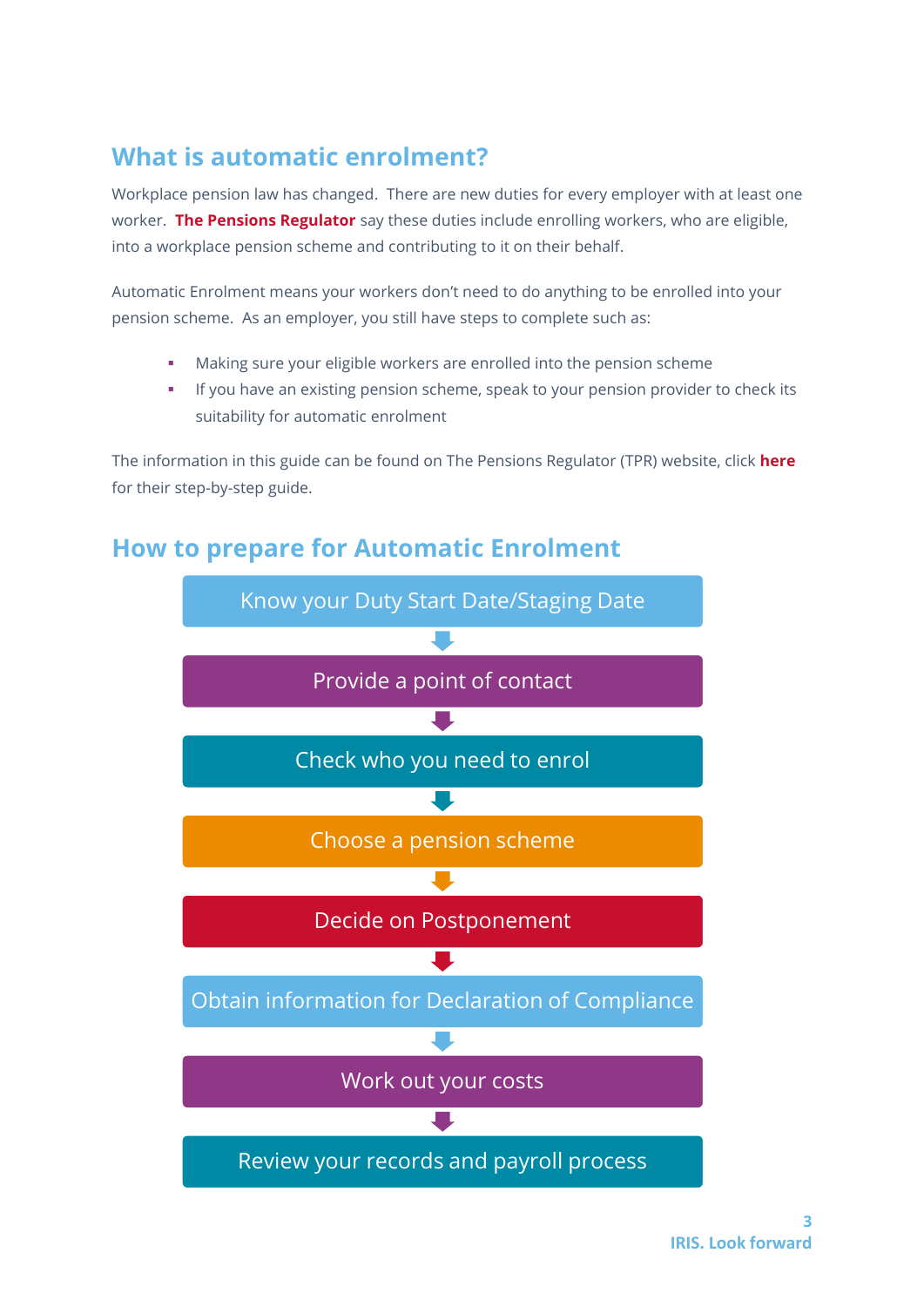#### <span id="page-3-0"></span>**Know Your Duty Start Date / Staging Date**

The Duty Start Date / Staging Date is when your automatic enrolment duties start; it is when the law comes into effect for you. If you don't know your Duty Start Date / Staging Date, click **[here](http://www.thepensionsregulator.gov.uk/employers/staging-date.aspx)**. You will need your PAYE Reference, which can be found on a P6/P9 coding notice or your white payslip booklet P30BC.

#### <span id="page-3-1"></span>**Provide a point of contact with TPR**

Responsibility for complying with automatic enrolment legislation lies with the employer. TPR writes to the most senior person in the company or business owner (the 'primary contact'). You can request TPR send help and guidance, via email, to the person carrying out the day-to-day tasks (the 'secondary contact'). To nominate a point of contact with TPR click **[here](https://automation.thepensionsregulator.gov.uk/Nomination)**.

#### <span id="page-3-2"></span>**Check who needs to enrol**

There are three main things to look at when assessing your workers:



These things will determine whether they are an **eligible jobholder**, a **non-eligible jobholder** or an **entitled worker**. You only need to automatically enrol **eligible jobholders**.

| <b>Earnings</b>                                               | Age (inclusive)           |                    |                           |  |
|---------------------------------------------------------------|---------------------------|--------------------|---------------------------|--|
|                                                               | $16 - 21$                 | <b>22-SPA</b>      | <b>SPA-74</b>             |  |
| Up to and including lower earnings<br>threshold (£6240.00)    | <b>Entitled worker</b>    |                    |                           |  |
| Between £6240.01 and £10,000.00<br>inclusive                  | Non-eligible jobholder    |                    |                           |  |
| Over earnings trigger for<br>automatic enrolment (£10,000.01) | Non-eligible<br>jobholder | Eligible jobholder | Non-eligible<br>jobholder |  |

- An **eligible jobholder** must be auto enrolled, and employers are required to contribute
- A **non-eligible jobholder** can opt into an auto enrolment scheme and employers are required to contribute
- An **entitled worker** can request to join a scheme, but employers are not required to contribute

When you reach your Duty Start Date/Staging date, you must carry out a full assessment of your employees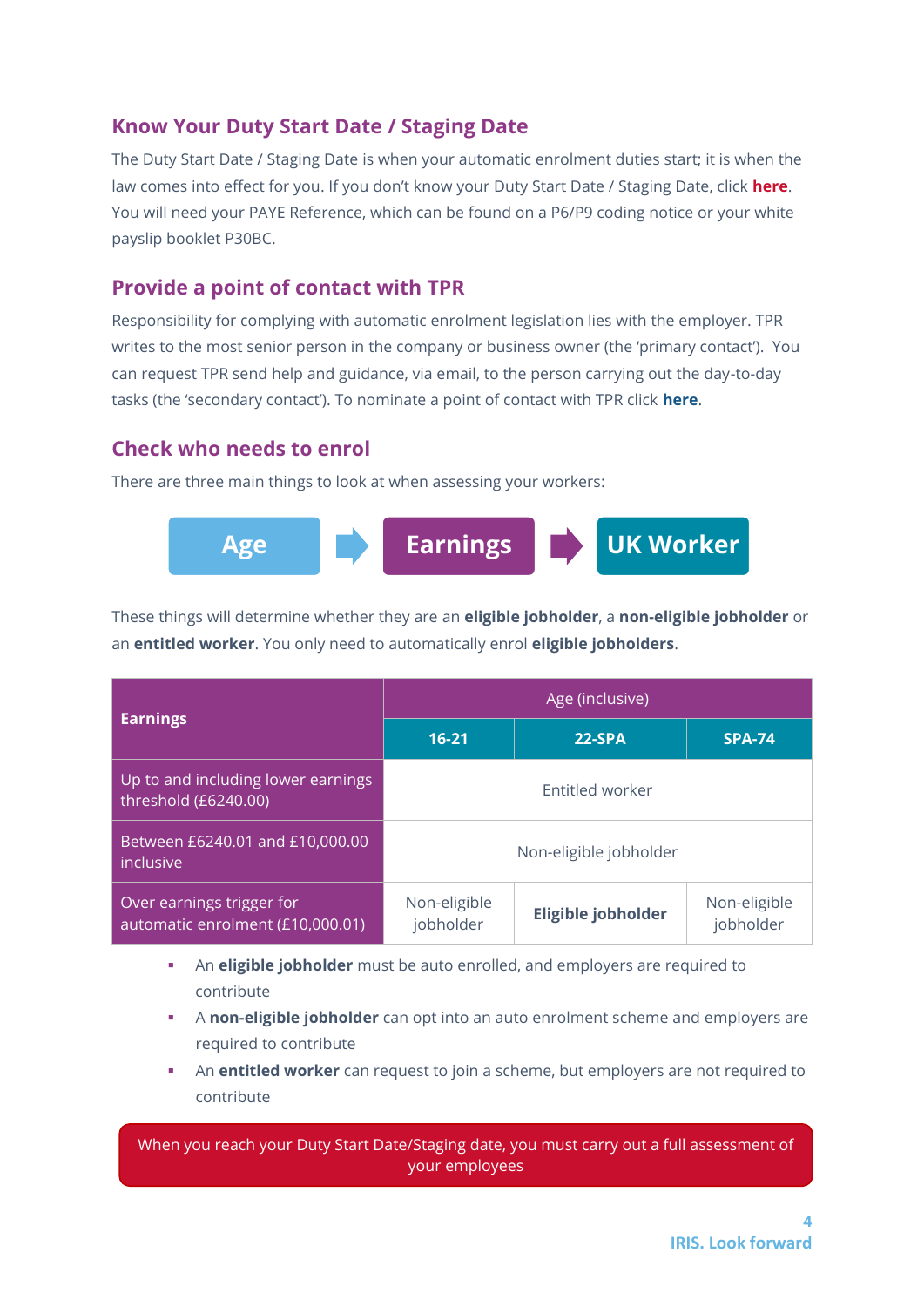#### <span id="page-4-0"></span>**Choose your pension scheme (or check your existing one)**

If you already have a pension scheme, you should check with your pension provider that you can use it as a qualifying scheme for automatic enrolment, see TPR's website for more information.

If you don't already have a pension scheme or you can't use your current one, you must choose a pension scheme for auto enrolment. See TPR's website for more information.

#### <span id="page-4-1"></span>**Postponement**

#### <span id="page-4-2"></span>**What is postponement?**

Postponement allows you to optionally postpone the assessment of your worker until a date chosen by you. This date is known as the deferral date. You can apply postponement to a worker for up to 3 months from any one of these dates:

- Your company's Duty Start Date / Staging Date
- **The first day of your worker's employment after Duty Start Date / Staging Date**
- **•** The date the worker meets the criteria to be an eligible jobholder

You must write to your workers within 6 weeks from the date you have applied postponement, advising them you have postponed their assessment. If you don't write to the worker in this timescale postponement cannot be applied.

A worker can opt in / join during the postponement period and you must ensure they are enrolled into the pension scheme.

#### <span id="page-4-3"></span>**Complete a Declaration of Compliance**

Each employer must complete a declaration of compliance (previously known as registration) for The Pensions Regulator and give them details of their workplace pension scheme, together with the number of people automatically enrolled. Employers also need to provide automatic enrolment details to their pension provider.

**Please Note:** The declaration of compliance can only be completed a month after your Duty Start Date / Staging Date and must completed within five months of your Duty Start Date / Staging Date.

A full checklist of the information required to complete the declaration of compliance can be found by clicking **[here](http://www.thepensionsregulator.gov.uk/docs/automatic-enrolment-online-registration-checklist.pdf)**.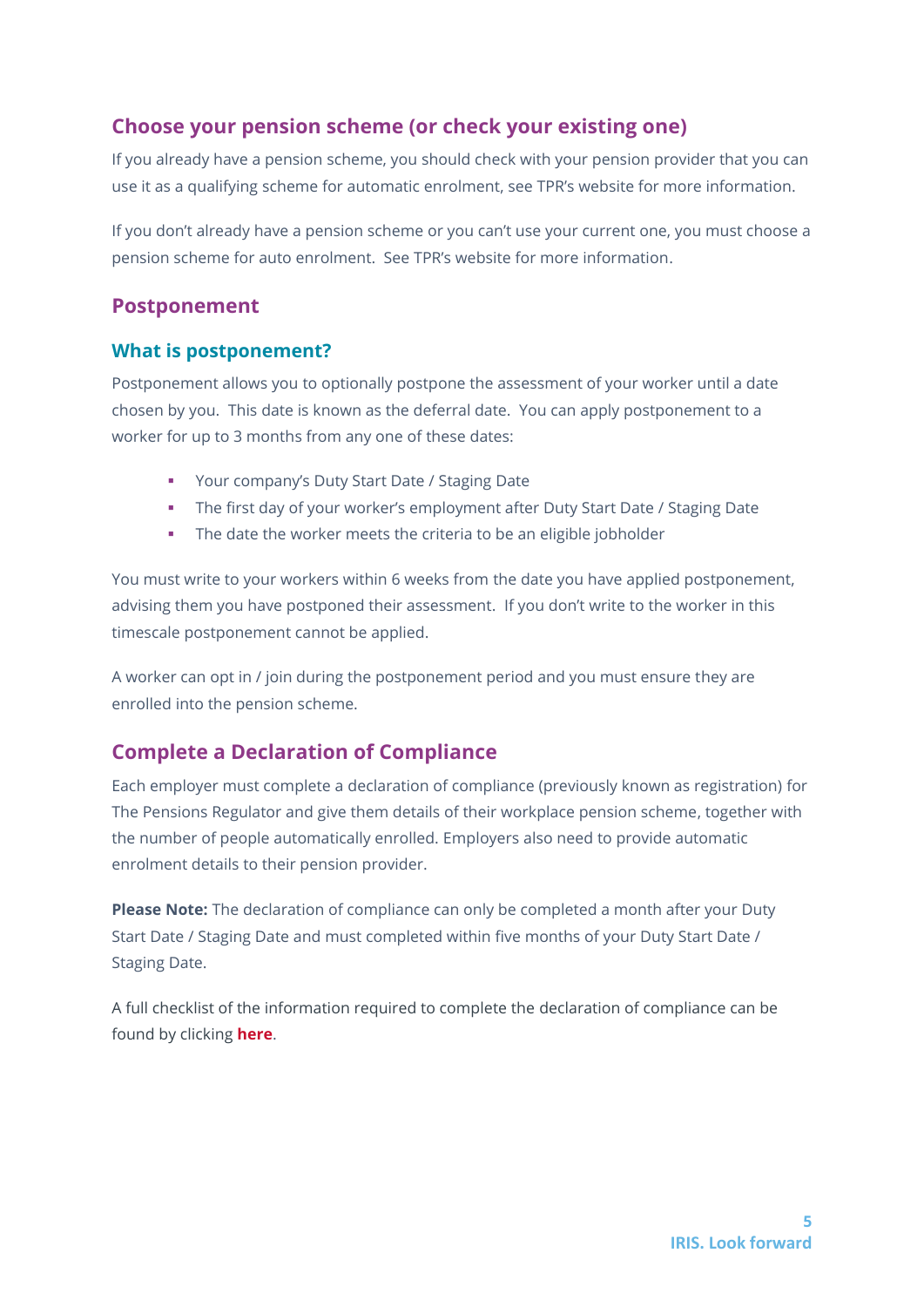## <span id="page-5-0"></span>**Steps to complete at Duty Start Date / Staging Date and beyond**



#### <span id="page-5-1"></span>**Assess your workforce**

By your Duty Start Date / Staging Date, the date from which the law applies to you, you should have everything in place and be ready to enrol your workers into your automatic enrolment pension scheme.

You must now formally assess your workers for auto enrolment:

- An **eligible jobholder** must be auto enrolled
- A **non-eligible jobholder** can opt into an auto enrolment scheme
- An **entitled worker** can request to join a scheme

You can choose to postpone automatic enrolment for up to three months; you must write to your workers informing them of this.

#### <span id="page-5-2"></span>**Work out your costs**

You may incur one-off costs when setting up your pension scheme or receiving independent financial advice. Also, one of your key automatic enrolment duties is to make regular contributions to your workers' pension scheme.

You only need to contribute to the pensions of eligible jobholders, and to those of non-eligible jobholders who choose to opt in. You may choose to contribute to the pensions of entitled workers although you are not required to do so.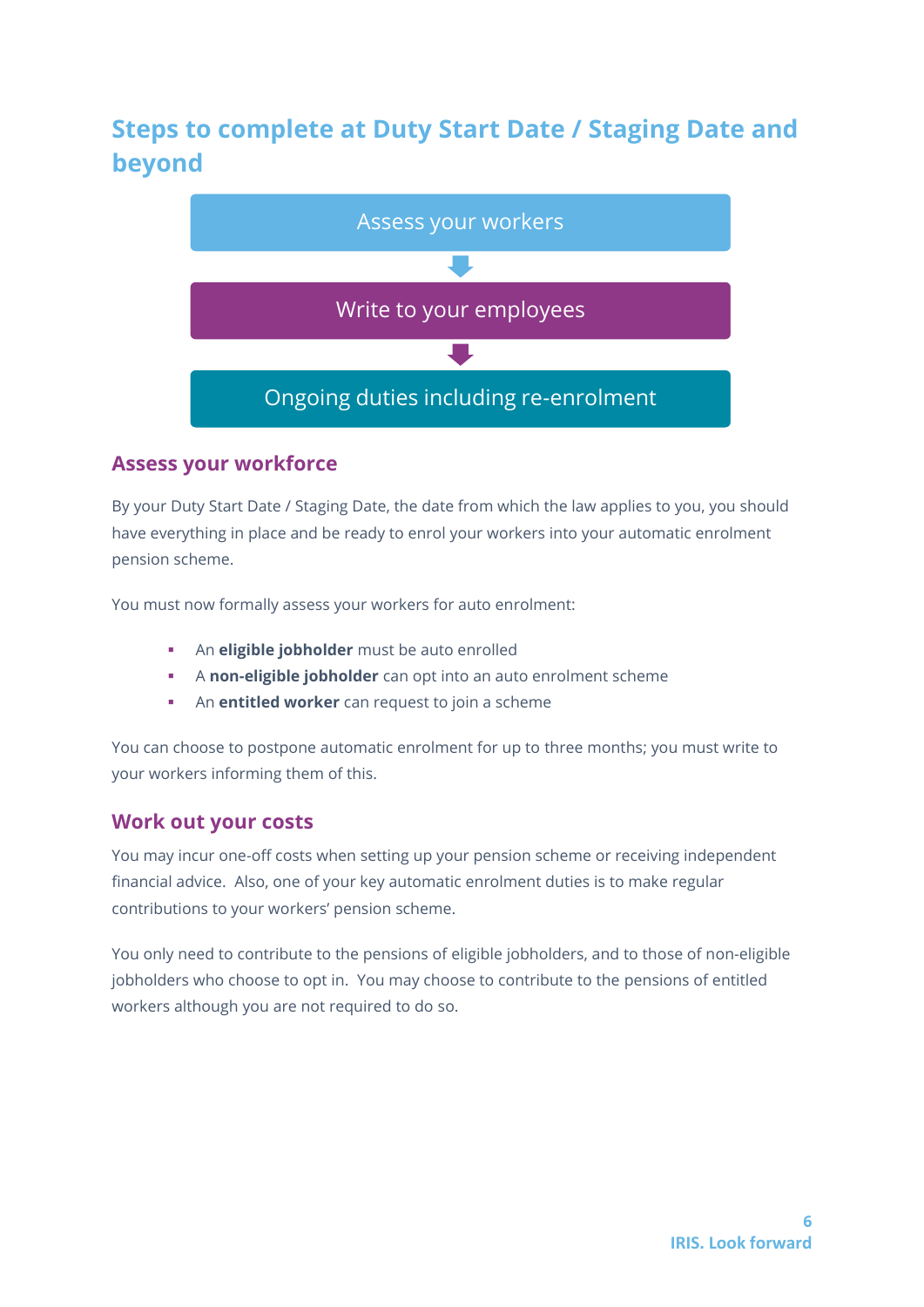#### <span id="page-6-0"></span>**Contributions**

The combined minimum contribution rate for qualifying earnings is 8%, of which employers must pay a minimum of 3%. Employers can choose to make the whole minimum contribution or ask their workers to make up some of it.

Contributions must meet or exceed the legal minimum amounts.

#### <span id="page-6-1"></span>**Review your records and payroll process**

You must make sure your workers' records are correct and up to-date including their:

- Date of Birth
- Salary
- National Insurance number
- Contact details

To make sure your payroll software is ready to assess and automatically enrol workers, contact Sales for the IRIS AE Suite™.

#### <span id="page-6-2"></span>**Write to your employees**

You must write to your workers telling them how automatic enrolment affects them and to explain their rights. This must be done within six weeks of your Duty Start Date / Staging Date.

Written information must inform:

- Entitled workers that they can request to join
- Non-eligible jobholders that they can opt in
- Eligible jobholders that they will be auto enrolled

Eligible jobholders should also be informed that they have the right to opt out of auto enrolment. However, an employee can only opt out AFTER being enrolled.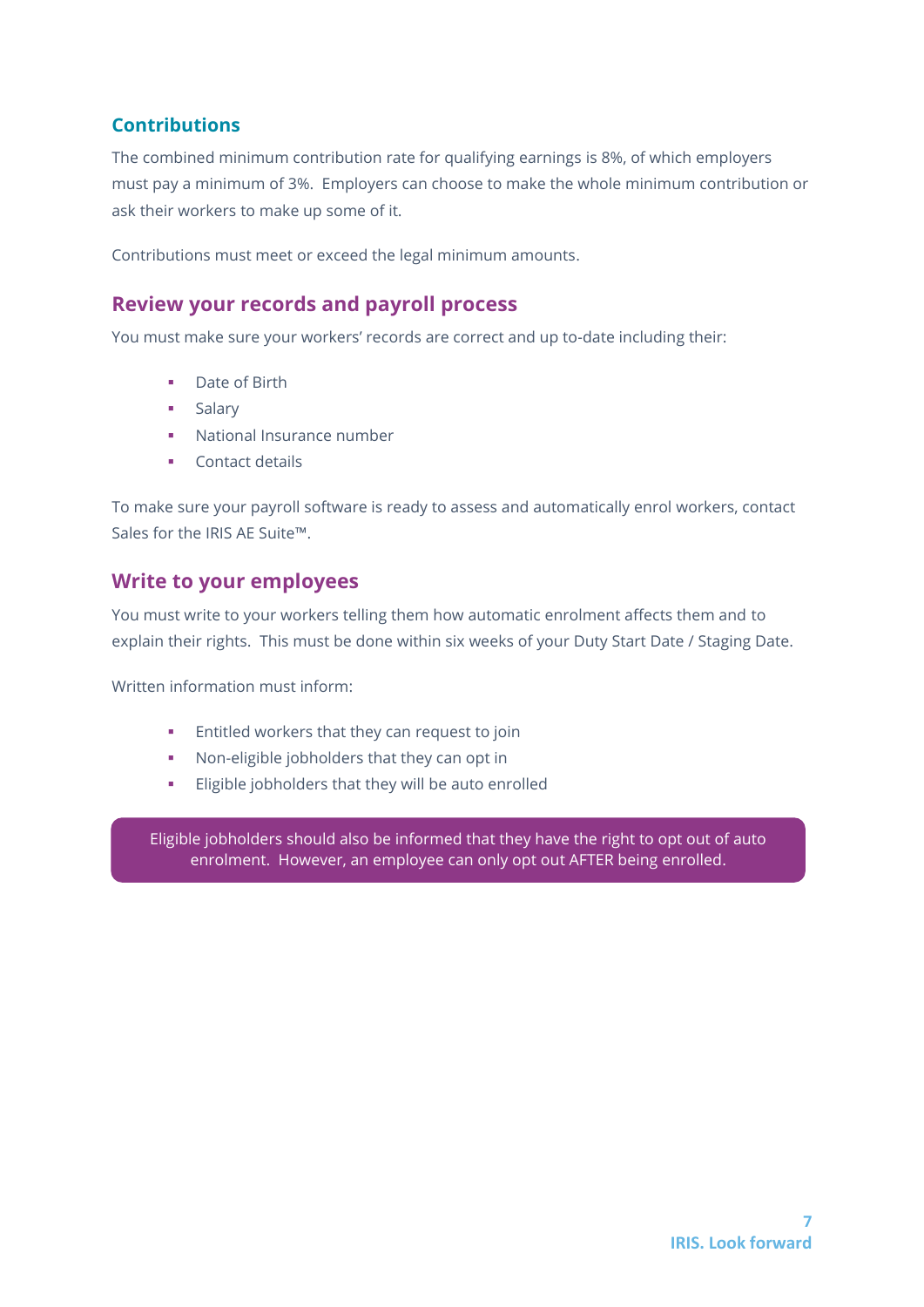Employers must NOT:

- **•** Discriminate against employees seeking a pension
- **·** Influence jobholders to opt out
- **•** Give any pensions advice to workers

#### <span id="page-7-0"></span>**Ongoing automatic enrolment duties**

From your Duty Start Date / Staging Date onwards, you must continue to comply with your automatic enrolment responsibilities, which are:

- **EXECUTE:** Keeping records
- **•** Monitoring your workers
- Managing opt-in / join requests
- Managing opt-out requests

#### <span id="page-7-1"></span>**Keep records**

You must keep records to show how you have complied with your responsibilities as an employer, including:

- Name and address of workers you have auto enrolled
- When contributions were paid
- Opt-in, join and opt-out requests
- Your Pension Scheme Reference number or Registry number
- **EXECT:** Any information you send to your pension provider

These records must be kept for 6 years (opt-out notices must be kept for 4 years).

#### <span id="page-7-2"></span>**Monitor your workers**

You must monitor your workforce to see if workers previously not auto enrolled now meet the criteria to be eligible jobholders. If so, you must automatically enrol them and inform them in writing on the day they first meet the criteria.

#### <span id="page-7-3"></span>**Manage opt-in/join requests**

Non-eligible jobholders can opt into the pension scheme and entitled workers can join.

Also, if you are using postponement, your workers can opt-in/join the pension scheme during the postponement period.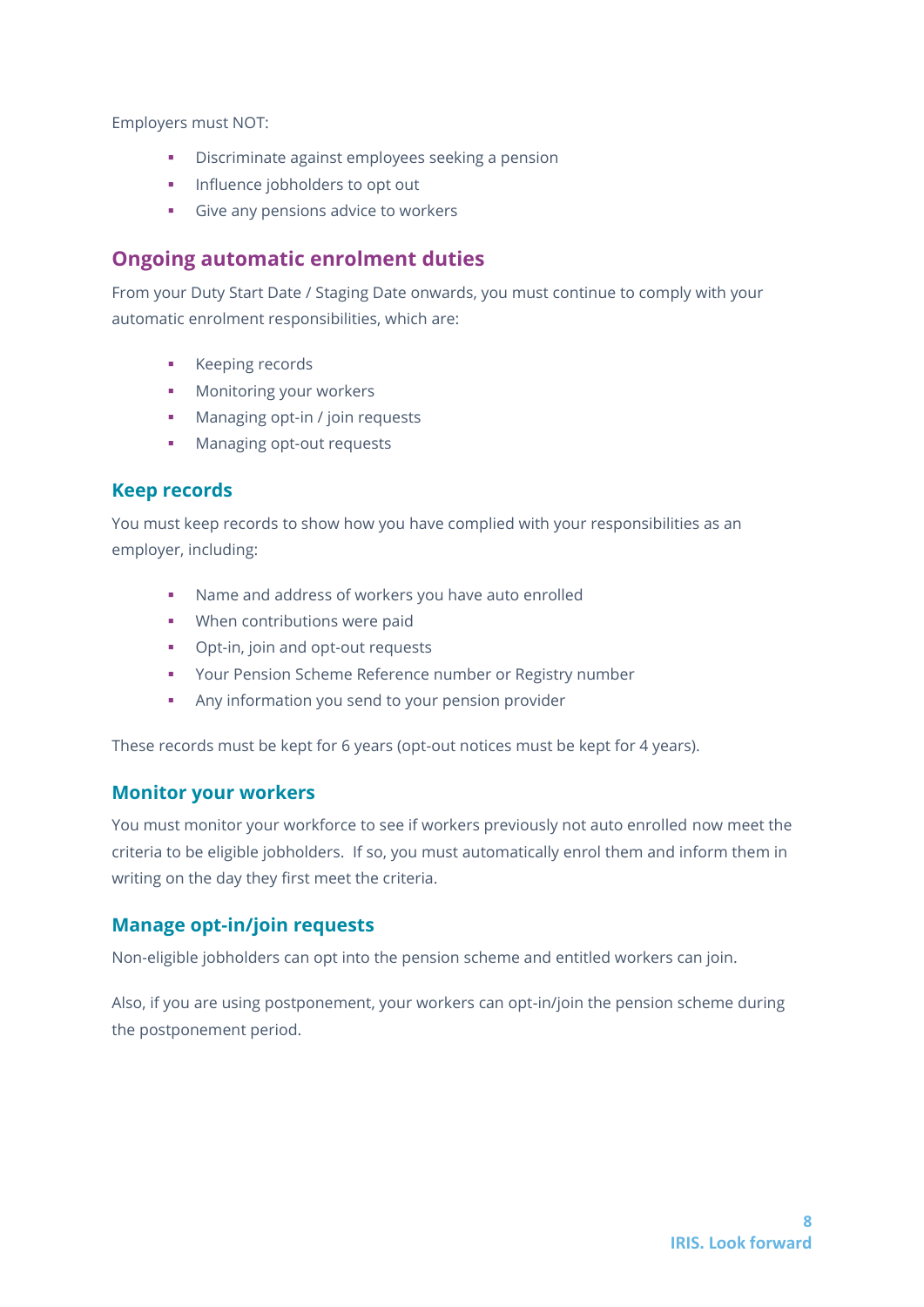#### <span id="page-8-0"></span>**Manage opt-out requests**

Eligible jobholders automatically enrolled and non-eligible jobholders that opted in can choose to opt out of the pension scheme within one month of being enrolled.

If you receive an opt-out request, you must:

- Stop taking pension contributions
- Arrange a full refund of pension contributions taken to date
- Refund pension contributions within one month of the opt-out request

Failure to complete your ongoing automatic enrolment duties could result in a fine.

#### <span id="page-8-1"></span>**Administrative duties**

Administrative duties you will need to carry out include:

■ Ensuring pension contributions are paid by the 22nd (electronic payments) or 19th (cheque/cash) of the following month

#### <span id="page-8-2"></span>**Re-enrolment**

Re-enrolment occurs approximately 3 years after the company's Duty Start Date / Staging Date and then every 3 years after that. At the company's re-enrolment date eligible jobholders that previously opted out or ceased contributions, more than a year before that date, must be put back into pension saving.

Re-enrolment follows the same process as the automatic enrolment assessment; however, postponement is not permitted.

- The re-enrolment date can fall anywhere within a 6-month window which starts 3 months either side of the third anniversary of the Duty Start Date / Staging Date
- Eligible jobholders need to be re-enrolled on the chosen re-enrolment date
- Eligible jobholders MUST receive written communications within 6 weeks of the reenrolment date to explain how re-enrolment applies to them
- Postponement CANNOT be used for re-enrolment
- You do not need to inform TPR of the re-enrolment date
- You MUST complete the declaration of compliance

Each time re-enrolment occurs, you are required to complete the declaration of compliance. This is an essential part of the process, if you do not complete this, TPR are likely to audit you.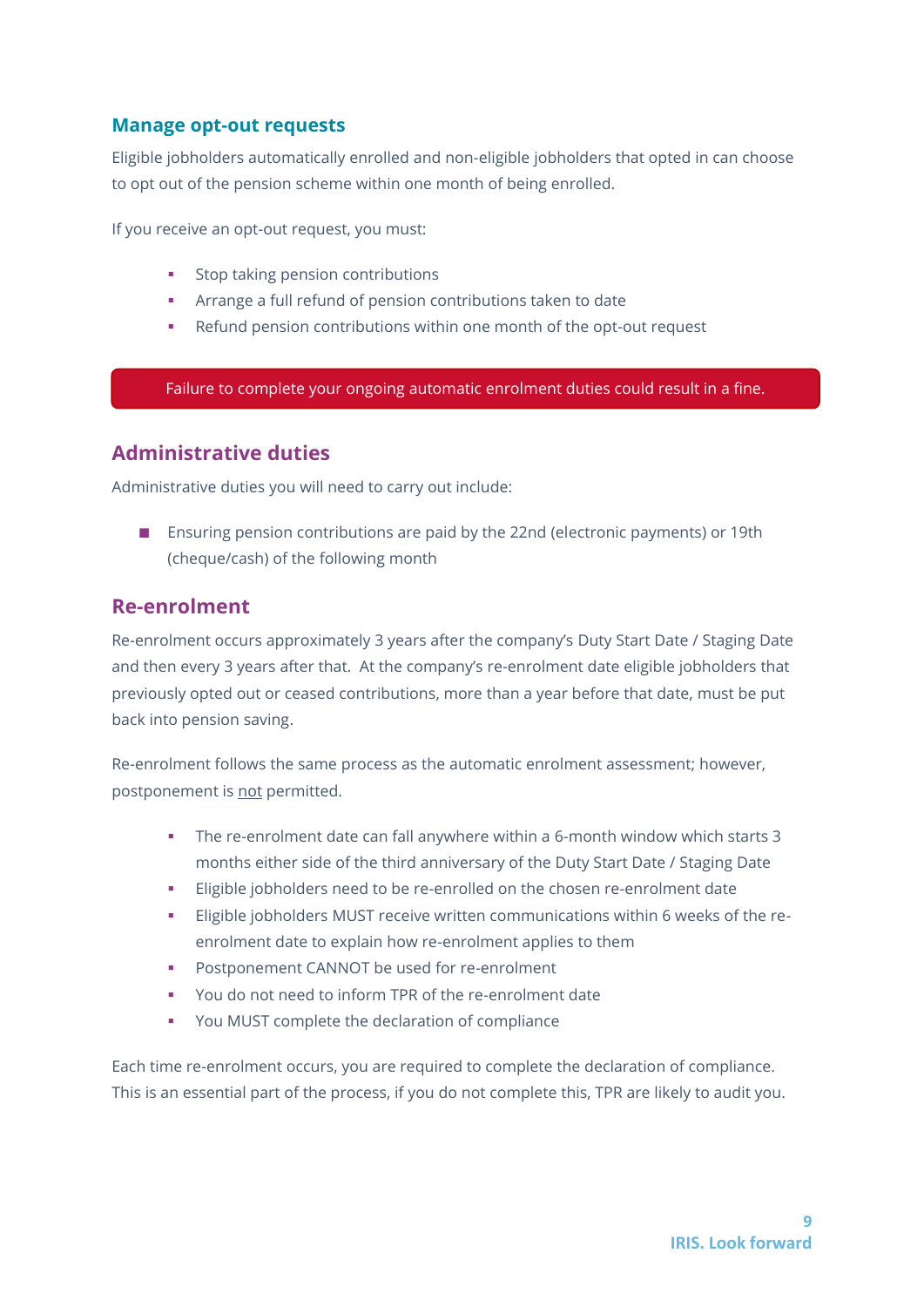## <span id="page-9-0"></span>**Legislation FAQs**

#### <span id="page-9-1"></span>**Can I postpone a worker more than once?**

Postponement can be used more than once for a worker providing the worker is NOT an eligible Jobholder at the end of the postponement period. As an example, postponement can be used to avoid temporary spikes in earnings such as with seasonal workers

Here is an example of applying postponement to a monthly paid employee multiple times:

| Month 1            | · Non-eligible jobholder as earnings below trigger point<br>• No action                                 |
|--------------------|---------------------------------------------------------------------------------------------------------|
| Month 2            | Eligible jobholder as earnings above trigger point<br>· Postponement applied for 3 months               |
| Month <sub>3</sub> | . No assessment as in Postponement Period                                                               |
| Month 4            | . No assessment as in Postponement Period                                                               |
| Month 5            | · Non-eligible jobholder as earnings below trigger point<br>· Deferral Date removed - No action         |
| Month 6            | · Non-eligible jobholder as earnings below trigger point<br>• No action                                 |
| Month 7            | Eligible jobholder as earnings above trigger point<br>· Postponement applied for 3 months               |
| Month 8            | . No assessment as in Postponement Period                                                               |
| Month 9            | . No assessment as in Postponement Period                                                               |
| Month 10           | · Eligible jobholder as earnings above trigger point<br>. Worker enrolled into an auto enrolment scheme |
|                    |                                                                                                         |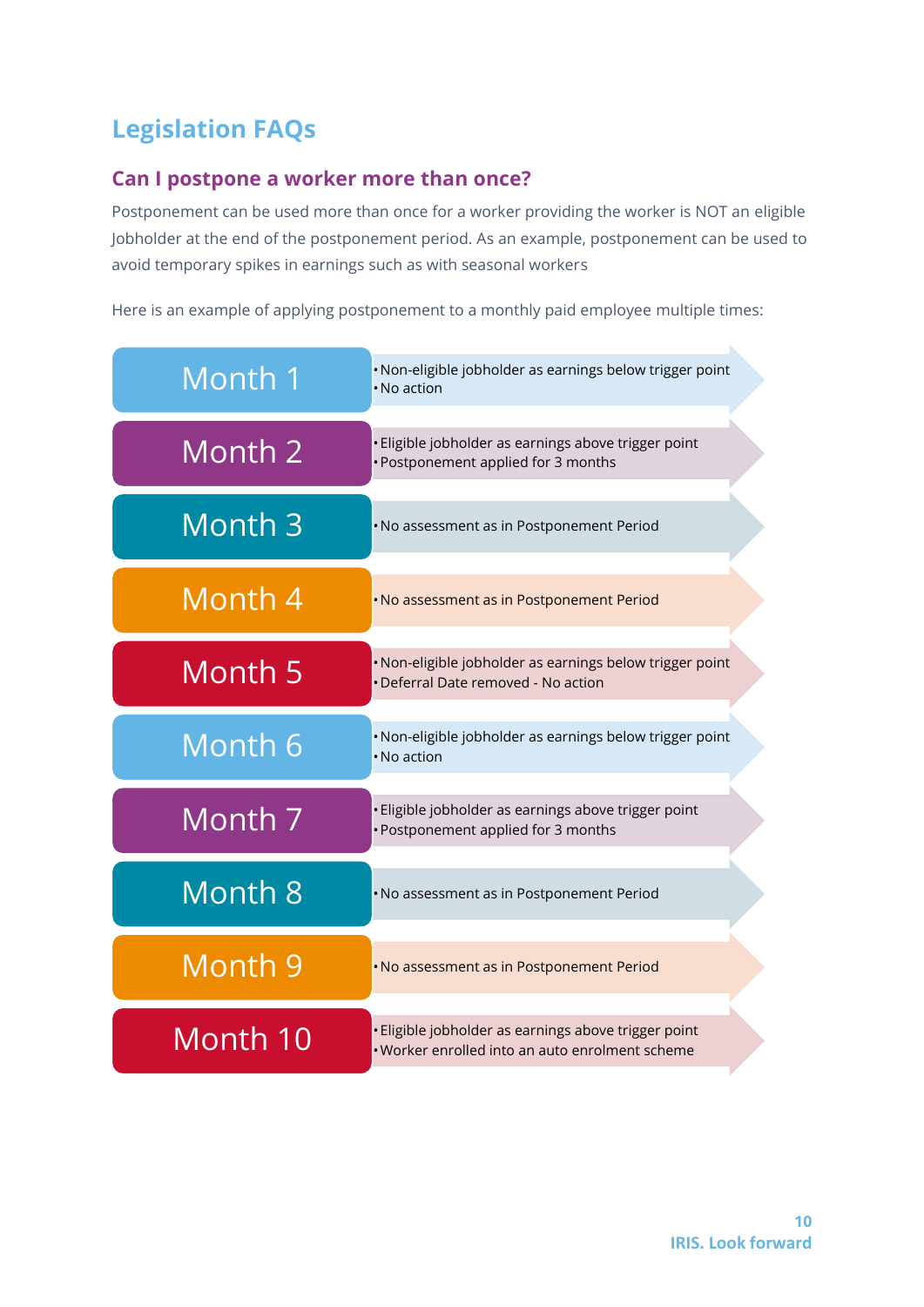- Since the worker is a non-eligible Jobholder at the end of the postponement period in month 5, the worker is not automatically enrolled
- When the worker becomes an eligible jobholder in month 7, a postponement period can be applied again
- In month 10 (at the end of the postponement period), the worker is assessed as an eligible jobholder and therefore must be automatically enrolled
- If the worker was assessed as a non-eligible jobholder in month 10, the worker would not be automatically enrolled

#### **Please Note:**

If the following apply, an employee can be postponed again:

- The employee's deferral date is in the current pay reference period and
- The employee's 22nd birthday is the day after the deferral date in the current pay reference period

and

■ The employee is an eligible jobholder

If, however the employee's  $22<sup>nd</sup>$  birthday is on or before the deferral date in the current pay reference period and the employee is an eligible jobholder, the automatic enrolment date will be set to the deferral date.

#### <span id="page-10-0"></span>**How can I write to my workers?**

IRIS have created the IRIS OpenEnrol element of the IRIS AE Suite™ to simplify pension communications for employers. Using IRIS OpenEnrol, the letters which need to be sent to employees in order to comply with legislation will be created automatically when you run the payroll. They will then be published to a secure online portal. Once employees have registered with the portal, they will be able to quickly view all of their automatic enrolment letters in an easy to access, secure area.